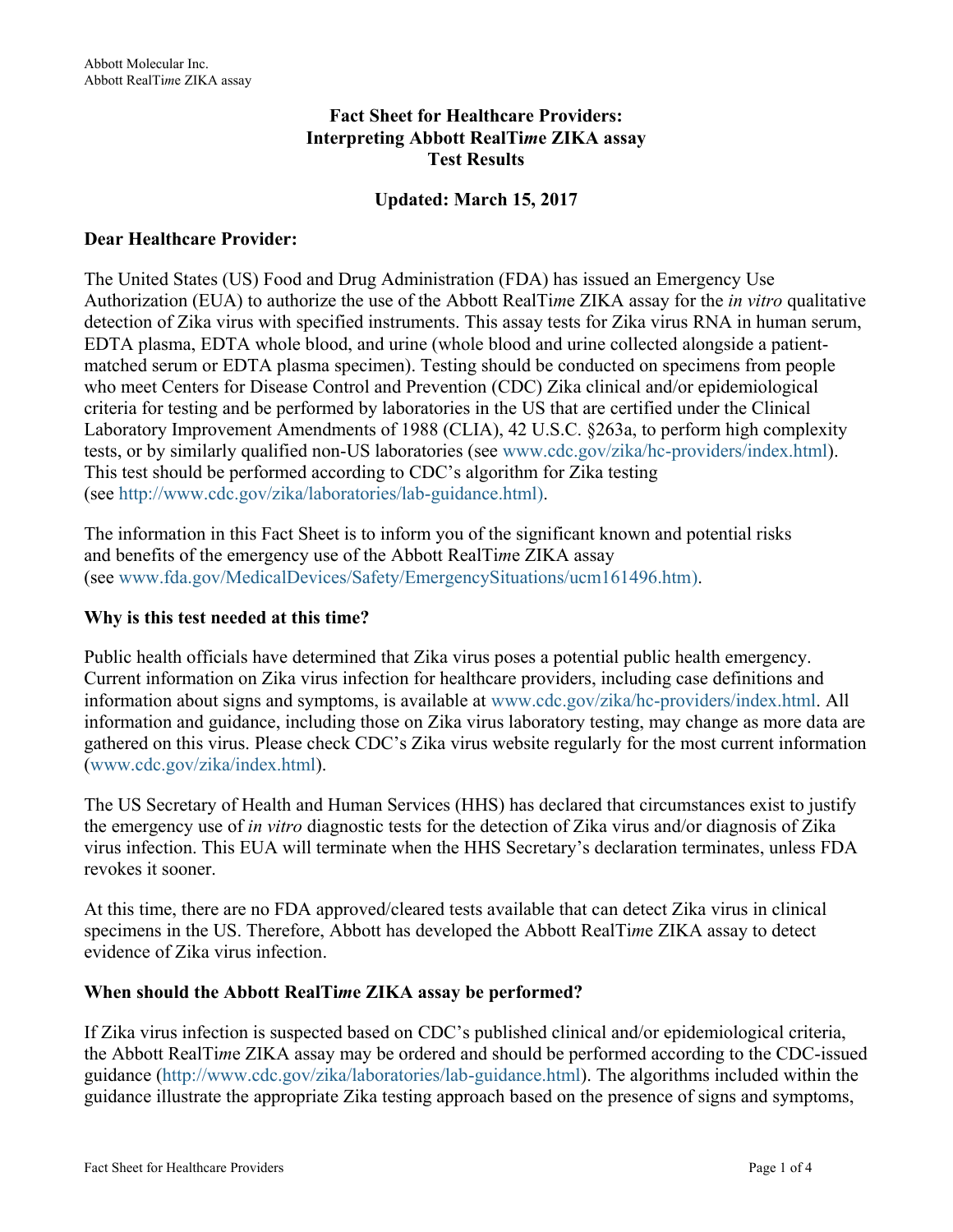pregnancy status, and the time between onset of symptoms or suspected exposure and specimen collection.

As disease manifestations of dengue and chikungunya virus infections can resemble those of Zika virus infection, additional testing for these viruses should be considered to aid in differentiating dengue and chikungunya virus infections from Zika virus infections or identifying possible co-infections. Please contact your state or local health department to facilitate testing.

Zika virus RNA is typically detectable in serum during the acute phase of infection (generally up to 7 days post-symptom onset). Zika virus RNA has been detected in serum up to 13 days post-symptom onset in non-pregnant patients, and up to 62 days post-symptom onset in pregnant patients. In addition, Zika virus RNA has been detected up to 53 days after the last known possible exposure in an asymptomatic pregnant woman (references 3-4).

As of March 15, 2017, serum is the primary diagnostic specimen for Zika virus RNA and serologic testing, and should be the priority specimen for collection and Abbott RealTi*m*e ZIKA assay testing. The Abbott RealTi*m*e ZIKA assay can also be used to test EDTA plasma, EDTA whole blood, and urine (whole blood and urine collected alongside a patient-matched serum or plasma specimen). While some data from the US suggests that Zika virus RNA may be detectible for longer periods of time in urine than in serum, persistence of Zika virus RNA in urine is not well characterized.

Along with serum or plasma specimens, healthcare providers are strongly encouraged to collect and submit additional recommended specimens (per CDC guidance), such as urine, to provide additional opportunities for detection of Zika virus infection. However, a patient-matched serum specimen should always be submitted with a urine specimen to facilitate reflex testing as outlined in the current CDC-issued algorithm (<http://www.cdc.gov/zika/laboratories/lab-guidance.html>).

Specimens should be collected with appropriate infection control precautions and according to the manufacturer's instructions for the specimen collection device, handling, and storage. Serum should be collected in serum separator tubes and centrifuged after collection to reduce the likelihood of hemolysis. Additional guidance for collection of body fluid specimens for Zika diagnostic testing may be found at: <http://www.cdc.gov/zika/laboratories/test-specimens-bodyfluids.html>.

If your patient has been symptomatic but is beyond the recommended window for Abbott RealTi*m*e ZIKA assay testing, serologic testing for antibodies to Zika virus may be helpful.

# **What does it mean if the specimen tests positive for Zika virus RNA?**

A positive test result for Zika virus from the Abbott RealTi*m*e ZIKA assay indicates that RNA from Zika virus was detected in the patient's specimen. A positive test result in any authorized specimen collected from a patient is indicative of Zika virus infection. Laboratory test results should always be considered in the context of clinical observations, epidemiological data, and travel history in making a final diagnosis and patient management decisions. For guidance on Zika virus, please refer to [www.cdc.gov/zika/hc-providers/index.html](http://www.cdc.gov/zika/hc-providers/index.html).

The Abbott RealTi*m*e ZIKA assay has been designed to minimize the likelihood of false positive test results. Cross-reactivity of any of the components of this test resulting in false positive results is not expected. However, in the event of a false positive result, risks to patients could include any or all of the following: impaired ability to detect and receive appropriate medical care for the true source of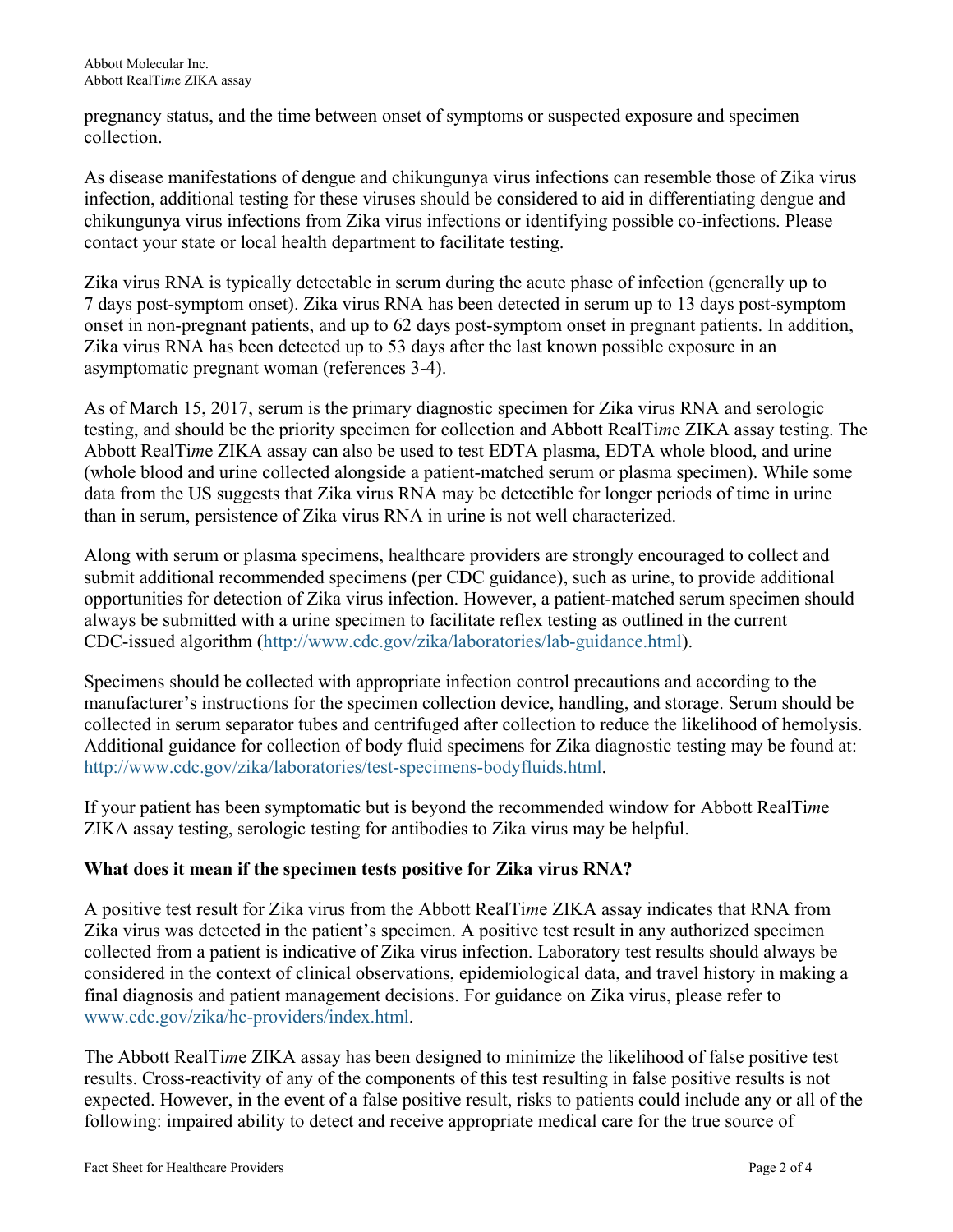symptoms; in the case of pregnant women, an unnecessary increase in the monitoring of a woman's pregnancy; other unintended adverse effects.

In the US and its territories, Zika virus infection and disease (non-congenital and congenital) are nationally notifiable conditions and should be reported to the local or state health department. For guidance on Zika virus, please refer to [http://www.cdc.gov/zika/hc-providers/index.html.](http://www.cdc.gov/zika/hc-providers/index.html)

While there is an established association between Zika virus infection during pregnancy and microcephaly, detection of Zika virus RNA in specimens collected from a pregnant woman does not provide definitive information about the health of her fetus and does not indicate imminent harm to her fetus. If a pregnant woman is diagnosed with Zika virus infection based on detection of Zika virus RNA, issues such as timing of infection during the course of pregnancy, presence of symptoms and other factors may help determine the risk to her fetus.

## **What does it mean if the specimen tests negative for Zika virus RNA?**

A negative test result for Zika virus in the specimen means that RNA from Zika virus is not present in the specimen above the test's limit of detection. However, a negative result does not rule out infection with the virus and should not be used as the sole basis for treatment or other patient management decisions.

It is especially important to note that negative results in urine, which is not the recommended primary diagnostic specimen type, do not necessarily mean that a person is not infected. When results are negative for urine, the patient-matched serum specimen should be tested as outlined in the current CDC-issued algorithm ([http://www.cdc.gov/zika/laboratories/lab-guidance.html\).](http://www.cdc.gov/zika/laboratories/lab-guidance.html) 

A negative Abbott RealTi*m*e ZIKA assay result does not exclude the possibility of Zika virus infection. In serum, negative RT-PCR test results are known to occur in Zika virus infection, particularly if testing is conducted outside the acute phase of infection (generally up to 7 days post symptom-onset) or in asymptomatic people. When other diagnostic testing is negative, the possibility of a false negative result should be considered in the context of a patient's recent exposures and the presence of clinical signs and symptoms consistent with Zika virus infection. Such patients should have antibody testing performed on their serum sample, as per the CDC testing algorithm (found at <http://www.cdc.gov/zika/laboratories/lab-guidance.html>).

Absence of laboratory evidence of Zika virus infection cannot definitively rule out Zika virus infection in persons with epidemiological risk factors. All results should be considered in the context of clinical signs and symptoms, exposure risk and time since symptom onset, or in the absence of symptoms, time since exposure.

Guidance for healthcare providers, including those caring for pregnant women and women of reproductive age with possible Zika virus exposure, is available on the CDC website: [www.cdc.gov/zika/hc-providers/index.html](http://www.cdc.gov/zika/hc-providers/index.html).

## **Reporting Adverse Events**

You should report adverse events, including problems with test performance or results, to MedWatch at http://www.fda.gov/Safety/MedWatch/default.htm, by completing and submitting the online FDA Form 3500 for Health Professionals (available at

https://www.accessdata.fda.gov/scripts/medwatch/index.cfm?action=reporting.home) or by calling 1- 800-FDA-1088.